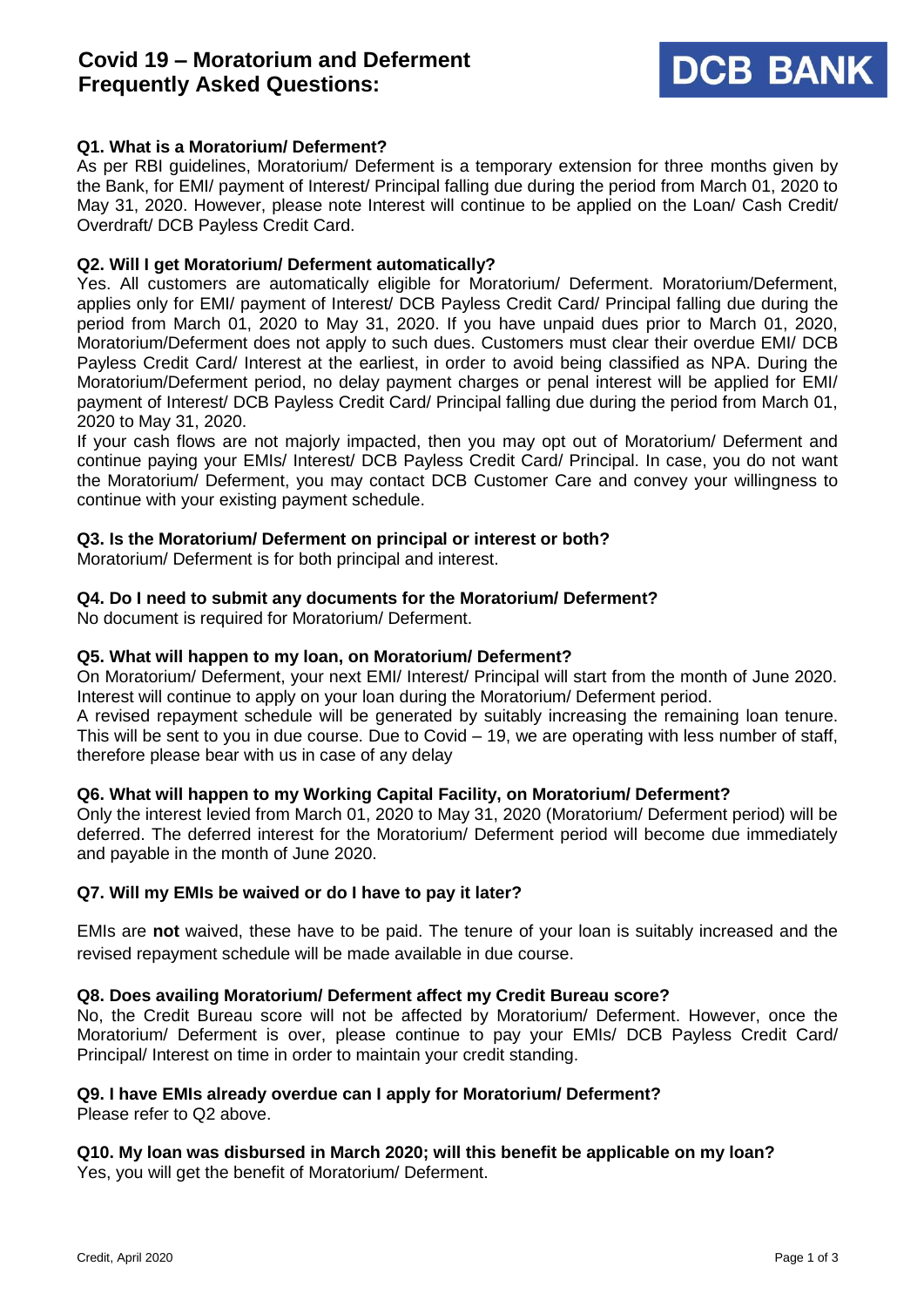# **Covid 19 – Moratorium and Deferment Frequently Asked Questions:**



## **Q11. Do I need to call the Bank in case I do not wish to avail the Moratorium/ Deferment?**

Yes. In the event you do not wish to avail the Moratorium/ Deferment, you may:

1. Write to us from your registered email ID to [loans@dcbbank.com](mailto:loans@dcbbank.com) . Please mention your DCB Loan account number. For DCB Payless Credit Card write to us on [customercare@dcbbank.com](mailto:customercare@dcbbank.com) please mention your DCB Payless A/c no. or the 16 digit DCB Payless Credit Card number.

2. Call DCB Customer Care from your registered mobile/ telephone number.

3. Give a missed call to 8367797039 (not applicable to for DCB Payless Credit Card)

As you have decided to opt out of the Moratorium/ Deferment, please continue to honor your NACH/ ECS/ SI etc. and ensure payments are made on time.

### **Q12. How will reduction in margin for Drawing Power be computed?**

1. The Bank may consider reduction in the margin currently being charged on the inventory/ receivables/ other eligible collateral for the purpose of computation of drawing power.

2. The above will be solely based on the merits of the case and at the discretion of the Bank

3. The above benefit will be allowed only till May 31, 2020 or as guided by any subsequent circular, if any, post which the margin for computation of drawing power will be reverted back to the margins as per the existing norms of the Bank.

### **Q13. How will be Re-assessment of working capital cycle done?**

1. The Bank may reassess the working capital cycle basis the changes on account of Covid-19.

2. In case the working capital arrangement is under a Consortium, the reassessment of limits will need to be harmonized with the assessment of the Lead Bank of the Consortium. In case of Multiple Banking Arrangement, while the assessment will be done by banks individually, our terms and conditions could be in alignment with major banks in the arrangement.

3. The above benefit will be allowed only till May 31, 2020 or as guided by any subsequent circular, if any, post which the assessment of working capital cycle will be reverted to the assessment as done prior to the relief period.

*Note: The above are only broad guidelines, which will be followed; the Bank reserves the right to take the final decision on grant of moratorium or any other benefit on a case-to-case basis*

### **Q14. Do I need to pay my DCB Payless Credit Card outstanding during the moratorium period?**

No payment needs to be made during the moratorium period. During the moratorium period, as per the billing cycle dates, interest charges (at standard interest rate as per the card variant in accordance with the applicable terms and conditions) will be levied.

### **Q15. For all purchases made on the DCB Payless Credit Card during moratorium period, will I be charged interest?**

Any unpaid dues in moratorium period will also attract interest charges (as per standard interest rate of the card variant as mentioned in applicable terms and conditions) if not paid within its interest-free period (Grace period) i.e. by the respective payment due date. For an understanding of interest-free period (Grace period) and calculation of interest charges, kindly refer the below table:

#### Finance Charges (Interest Charges):

1. Interest will be charged from the date of transaction, until the date of settlement, if you (the words "you" and "your" refers to the DCB PayLess Card member or Account Holder) do not pay back the previous bill in full.

2. If a part payment is made, there would be no interest free period and interest charges would be applicable (including on fresh purchases, if any) via an average daily balance method.